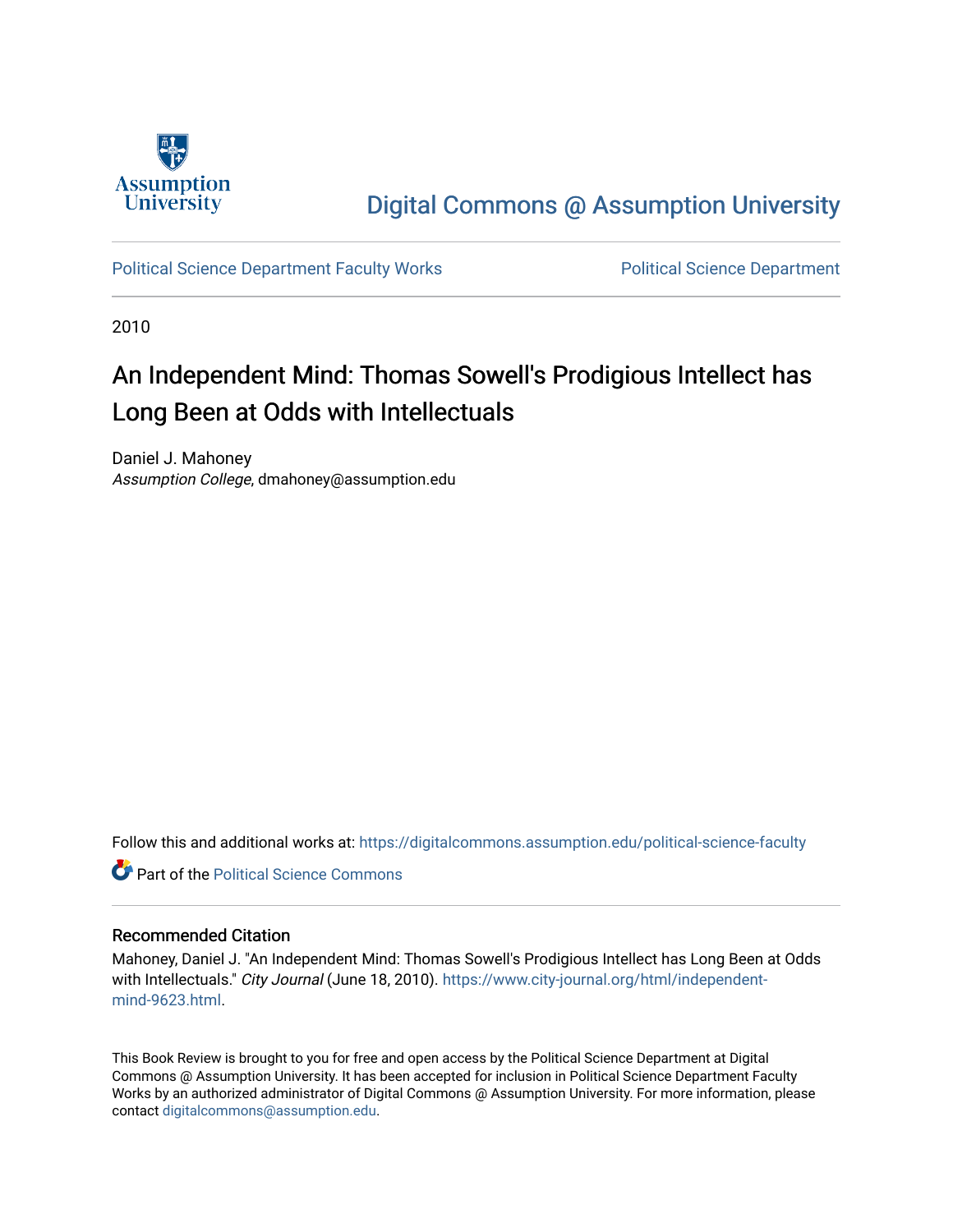# $[]$   $[$   $]$

BOOKS AND CULTURE

# **An Independent Mind**

Thomas Sowell's prodigious intellect has long been at odds with intellectuals.

[Daniel J. Mahoney](https://www.city-journal.org/contributor/daniel-j-mahoney_578) June 18, 2010

### *[Intellectuals](http://www.amazon.com/exec/obidos/ASIN/046501948X/manhattaninstitu/) and Society***, by Thomas Sowell (Basic Books, 416 pp., \$29.95)**

Thomas Sowell occupies a unique place in American intellectual life, at the intersection of economics, social science, and public philosophy, even as he writes a lively syndicated column. He is equally at home discoursing on "Say's Law" (or the Law of Market) and exposing divisive and counterproductive affirmative-action programs. He is also among this nation's most prominent black conservatives, which suggests a certain independence of mind and spirit. That independence, along with truly prodigious learning, is amply on display in his latest book.

*Intellectuals and Society* is something of a summa of Sowell's concerns over the last 40 [years. It builds upon the "informal trilogy"—](http://www.amazon.com/exec/obidos/ASIN/046508995X/manhattaninstitu/)*[A Conflict of Visions](http://www.amazon.com/exec/obidos/ASIN/0465002056/manhattaninstitu/)*, *The Vision of the Anointed*, and *[The Quest for Cosmic Justice](http://www.amazon.com/exec/obidos/ASIN/0684864630/manhattaninstitu/)*—in which he first examined the conflict between a "constrained" vision of politics and social change and a vision of society by which intellectuals ("the anointed") seek permanent "solutions" to social and national problems. Modern intellectuals, Sowell writes, have a "vision of themselves as a selfappointed vanguard, leading towards a better world." Unlike advocates of the more conservative, constrained vision, this intellectual vanguard tends to take the "benefits of civilization for granted." The "vision of the anointed" lacks respect for the wisdom inherent in experience and common opinion. Its practitioners value abstractions dreams for a peaceful, egalitarian world where conflicts have been overcome—over the "tacit knowledge" available to the parent, the consumer, the entrepreneur, and the citizen.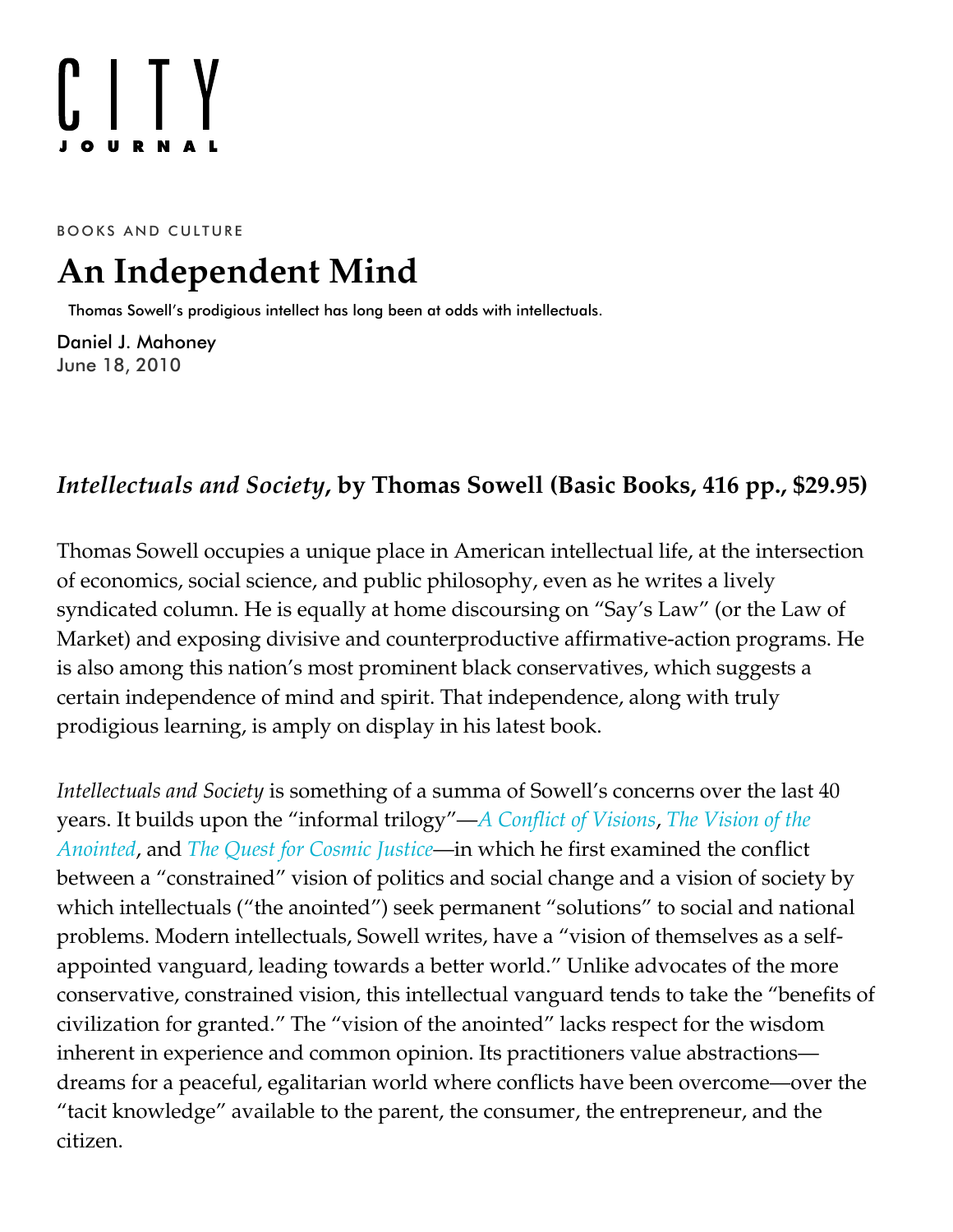Sowell vigorously defends wisdom—practical reason—against an abstract rationalism that values ideas over the experience of actual human beings. Intellectuals, he argues, are particularly suspicious of the ties ordinary men and women feel to family, religion, and country. They look down upon "objective reality and objective criteria" in the social sciences, art, music, and philosophy. Their "systems" tend to be self-referential and lack accountability in the external world.

Not surprisingly, *Intellectuals and Society* has occasioned some virulently hostile reviews. In *The Chronicle of Higher Education*, Russell Jacoby [mocked](http://chronicle.com/article/Skewering-Intellectuals/64113) what he called Sowell's "Vince Lombardi Interpretation of Ideas"—judging ideas not by their complexity or novelty, but by how they work in "the field." Strangely, he criticizes Sowell for dodging difficult contemporary issues such as the financial crisis, though Sowell has written a [best-selling book](http://www.amazon.com/exec/obidos/ASIN/0465019862/manhattaninstitu/) on the subject. At the same time, he accuses Sowell of being "simplistic," a rhetorical tactic that Sowell himself highlights as a particularly disingenuous way of evading ideological disputes. More distressingly, attempting to ridicule Sowell's practical focus, Jacoby suggests that both Nazism and Stalinism "worked" for a time, too—as if totalitarianism ever created anything like a viable social order.

Alan Wolfe's [critique](http://www.tnr.com/book/review/the-joyless-mind) at "The Book"—the *New Republic*'s online review section—is even more lamentable. He addresses none of Sowell's arguments. He accuses Sowell of ignoring a few thinkers whom he in fact cites. He denounces Sowell as a "joyless mind" whose animating impulse is a "hatred of ideas." But Sowell's book is precisely a *defense* of ideas against ideology. Wolfe thus makes a mockery of the book's central argument.

Sowell, it's true, denies being an intellectual, and we must take him at his word. He renews the critique of "literary politics" first limned by Edmund Burke in *Reflections on the Revolution in France* and Alexis de Tocqueville in *The Old Regime and the Revolution*. Burke and Tocqueville both observed a new intellectual type: thinkers inebriated by revolution and the dream of a radically new social order, and dismissive of the inherited wisdom of the past. Burke and Tocqueville didn't hesitate to denounce injustice when they saw it, whether British oppression of Indians and the Irish or chattel slavery in America. But their critiques drew on the best traditions of Western civilization. They avoided the "rationalist" illusion that the world could be created anew. In this spirit, Sowell refuses to judge ideas by their supposed good intentions, but rather by their effects on human beings.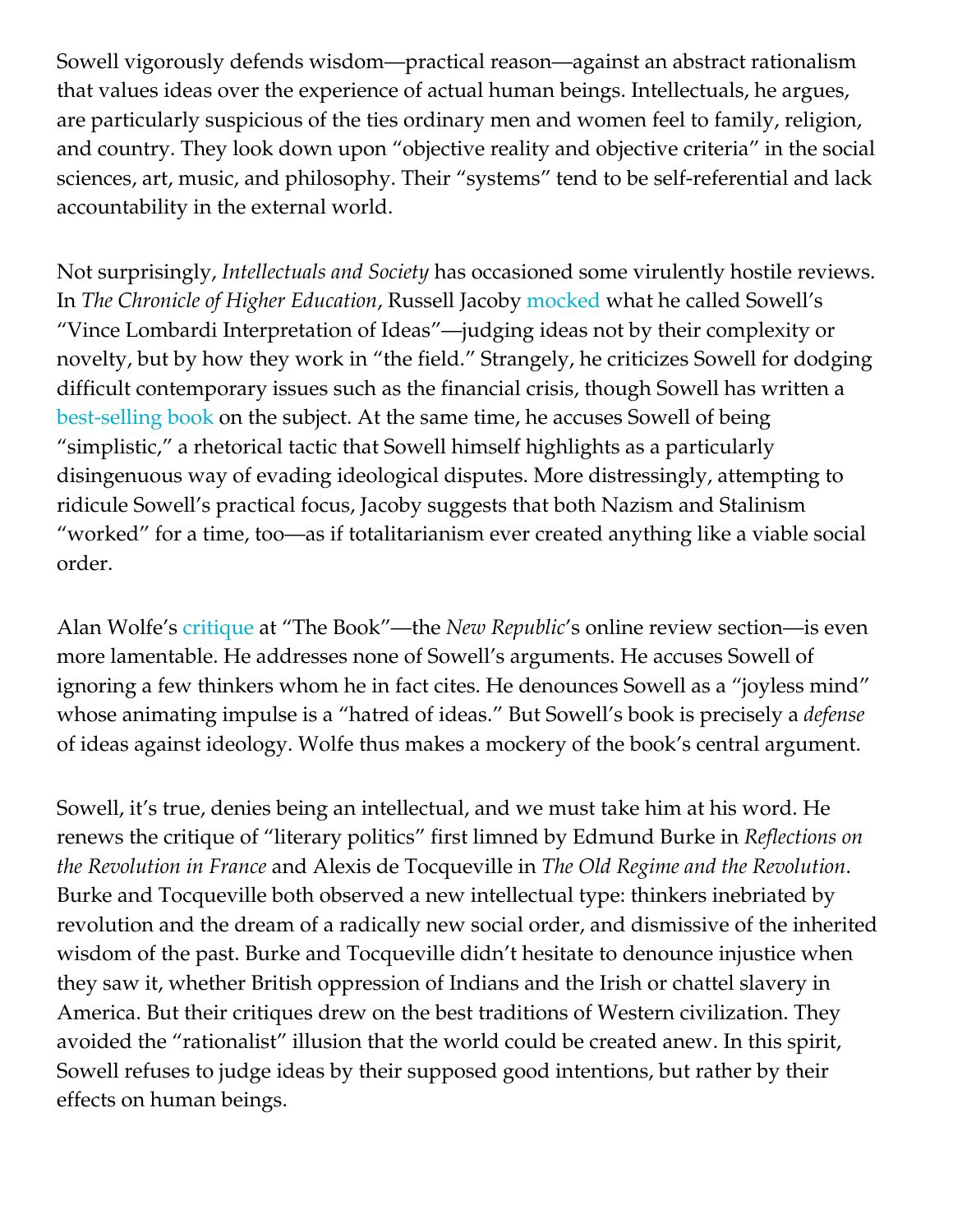Sowell appreciates that some men of intellect do respect traditional wisdom and resist the temptation to put themselves on a higher plane than the rest of humanity. In his preface, he cites intellectual giants such as Milton Friedman and Aleksandr Solzhenitsyn, both atypical of the thinkers of their time. Like James Q. Wilson, the distinguished criminologist and political scientist whom he admires, Sowell "theorizes" in a way that defends sound practice against bad theory. But he never finds a name for the mixture of modesty, empiricism, anti-utopianism, and respect for the "tacit knowledge" of ordinary people that his book so richly embodies. He acknowledges the need to reconnect intellect with practical reason, but he provides no designation for such prudence. He thus leaves himself vulnerable to the charge that he opposes the intellectual life *per se*. But only an ideologue could confuse Sowell's social vision, rooted as it is in ideas and respect for the inherent diversity of human experience, with antiintellectualism.

The power of Sowell's book owes to its concreteness. Sowell moves deftly back and forth from empirical evidence to a form of social philosophizing rooted in respect for "unforgiving reality," a reality "to which we must all adjust, because it is not going to adjust to us." He has an enviable gift for showing that many of our social problems arise from the differences between "the theories of intellectuals and the realities of the world." When confronted by these differences, many intellectuals conclude that it's the *world* that is "wrong and needs changing."

Among twentieth-century intellectuals, this tendency often led to a shameless indulgence toward the totalitarianisms of Left and Right. This betrayal of intellectual and political liberty, which Sowell depressingly chronicles, often takes more benign forms—like basing political analysis on clichés that misrepresent reality. Sowell shows, for instance, how debates about income distribution in the United States have been distorted by a preoccupation with statistical categories. Journalists and academics alike endlessly repeat that the rich are getting richer while the poor are getting poorer. What these discussions ignore is that people move with some frequency from category to category over time. Only 5 percent of Americans who were in the bottom quintile of income earners in 1975 were still there in 1991. Only 25 percent of the "super-rich" in 1996 (the top 1/100th of 1 percent of income earners) remained in that category in 2005. Over half of the poor earning at or near the minimum wage are between the ages of 16 and 24. As Sowell wryly notes, "these individuals cannot *remain* from 16 to 24 years of age indefinitely, though that age category can of course continue indefinitely, providing many intellectuals with data to fit their preconceptions." Abstract talk about "inequities" in income distribution presupposes a social problem, where strictly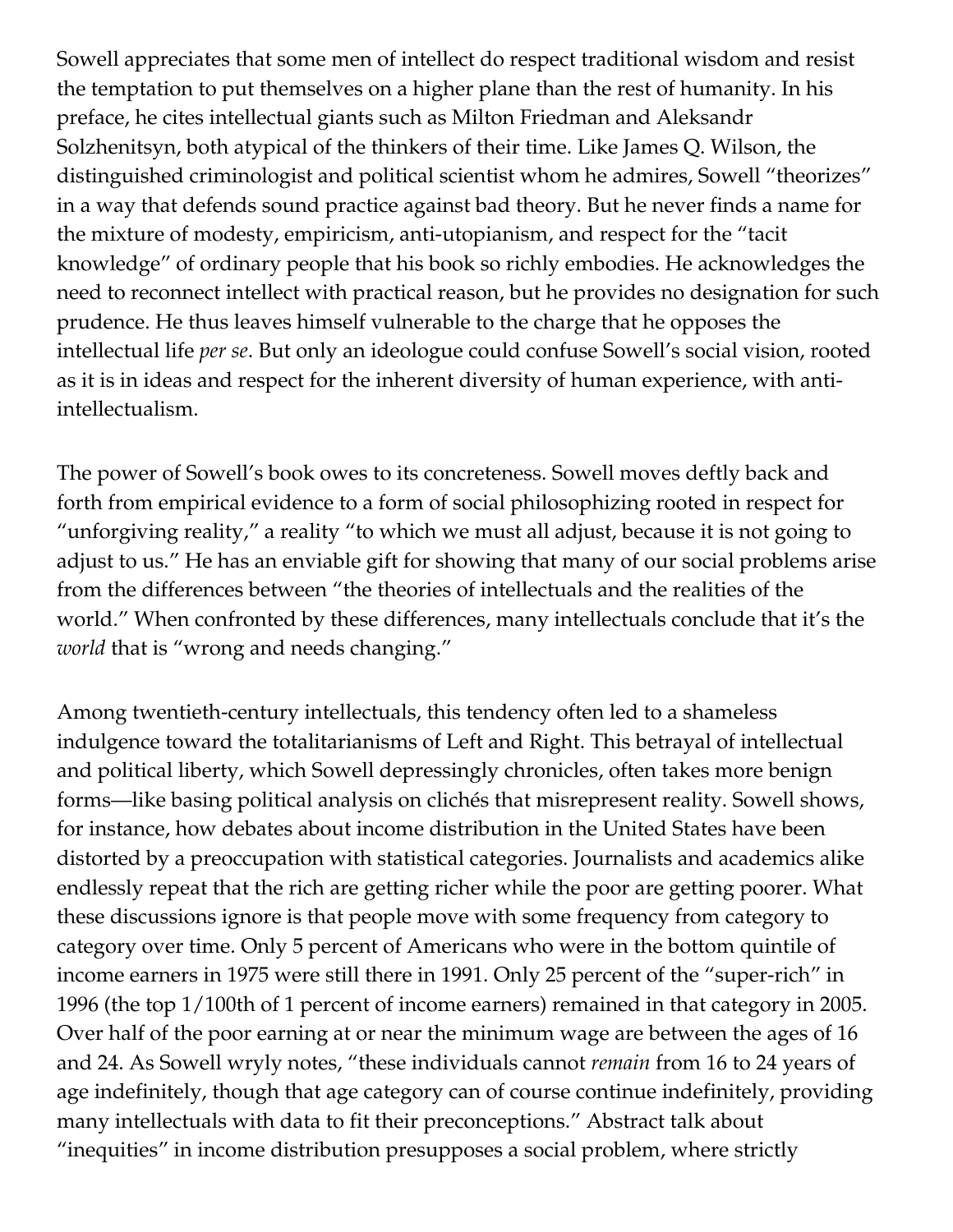speaking one may not exist at all. Sowell's analysis helps us understand why intellectuals so often call for government to promote economic redistribution. When voters in heartland states such as Kansas resist such calls, intellectuals of a certain stripe predictably accuse them of "false consciousness," of misunderstanding their "class interest," and of being fixated on guns and religion.

In a splendid chapter, "Optimal Reality in the Media and the Academy," Sowell chronicles the willingness of journalists and academics to filter reality in ways that make it much harder to distinguish fact from fiction. Sometimes they simply suppress facts. Sowell discusses the infamous example of the *New York Times* correspondent Walter Duranty, who expressly denied what he knew to be the truth—that millions of people had died in the Ukraine and southern Russia in the early 1930s as a result of a government-created famine. Thankfully, the English journalist Malcolm Muggeridge exposed Duranty's deceits in his 1933 novel, *Winter in Moscow*. Sometimes these intellectuals invent fictitious characters out of whole cloth, as in the do-nothing Herbert Hoover of popular legend or the media transformation of Clarence Thomas, a gregarious and public-spirited man who gives dozens of speeches a year, into a "recluse." Others are all too ready to believe accusations by the [Tawana Brawleys](http://www.slate.com/id/2087557) of the world (or the accusers in the Duke lacrosse rape case) when the precious ideological categories of "race" and "gender" are at stake. Sowell asks not for superhuman "neutrality" from journalists, but rather for intellectual honesty and an elementary respect for facts.

The book's highlight may be the two sizeable chapters that Sowell devotes to "Intellectuals and War." The progressive intellectuals of the first part of the twentieth century initially welcomed war as a source of social cohesion and as a way of overcoming what they saw as the pernicious individualism of American life. But going from one extreme to the other, these disillusioned [Wilsonians](https://www.city-journal.org/2009/eon1122fs.html) converted to pacifism and cosmopolitanism in the interwar period. They heaped invective on anyone who was sensitive to the dangers presented by Adolf Hitler. They found enemies in "war" and "arms races" in the abstract, not specific regimes committed to the destruction of a liberal international order. Patriotism and national honor became suspect for many intellectuals long afterward. Sowell's treatment of intellectuals and war is marred only by his failure to confront an ideological current at work in some conservative circles over the last decade and a half. The Right's emphasis on "global democratization" owed more to Wilsonian progressivism than to prudent, tough-minded conservatism. As the historian Michael Burleigh has argued, the view that "it is always 1938" is deeply